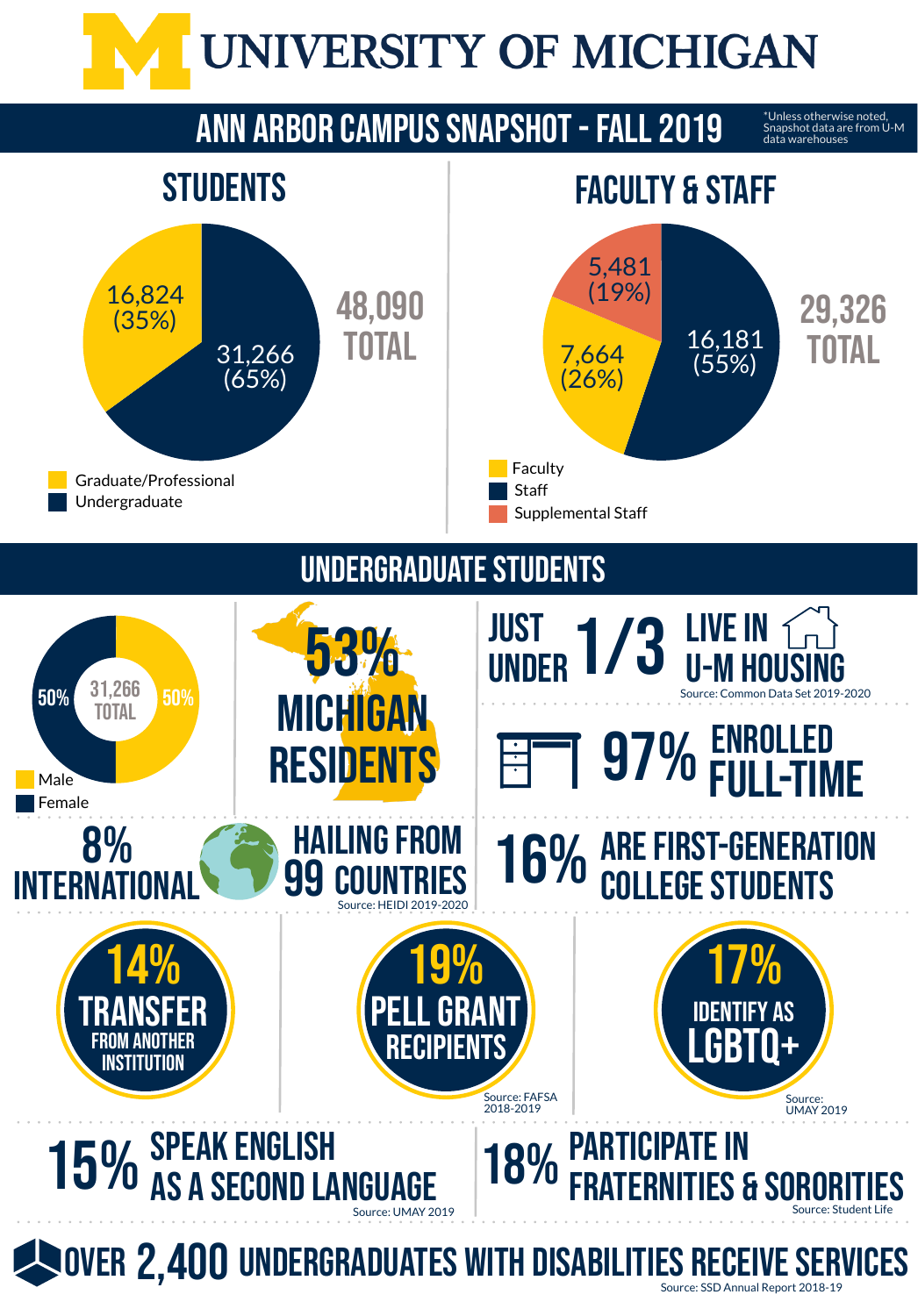### undergraduatestudents-Continued

\*Unless otherwise noted, Snapshot data are from U-M data warehouses

### DOMESTIC STUDENTS -Race/Ethnicity

2 or More, Non-URM (3%) Asian (17%) Unknown (5%) White (61%) 2 or More, URM (2%) Black (4%) Hawaiian (0%) Hispanic (7%) Native American (0%)

### FAMILY INCOME -Fall 2018





Source: Michigan Almanac 15th ed.

### undergraduate-Engaged learning outcomes

### Upon graduation, seniors reported that...

Source: Engaged Learning Census (ELC) 2019. Respondents are undergraduates who applied to graduate in FY18-19



**57%** Had <sup>a</sup> civic engagement experience



### 26% WORK MORE THAN **10 HOURS PER WEEK**

### 82% PARTICIPATE IN STUDENT CLUBS & ORGANIZATIONS

**38%** Had <sup>a</sup> creative work experience





Had an international experience

**40%**

Had a client-based

project experience



Had an internship, practicum or clinical experience





Source: UMAY 2019

Source: UMAY 2019

## 53%Perform communityservice & volunteer

Source: UMAY 2019

# 82% FEEL THEY BELONG AT U-M



Source: UMAY 2019

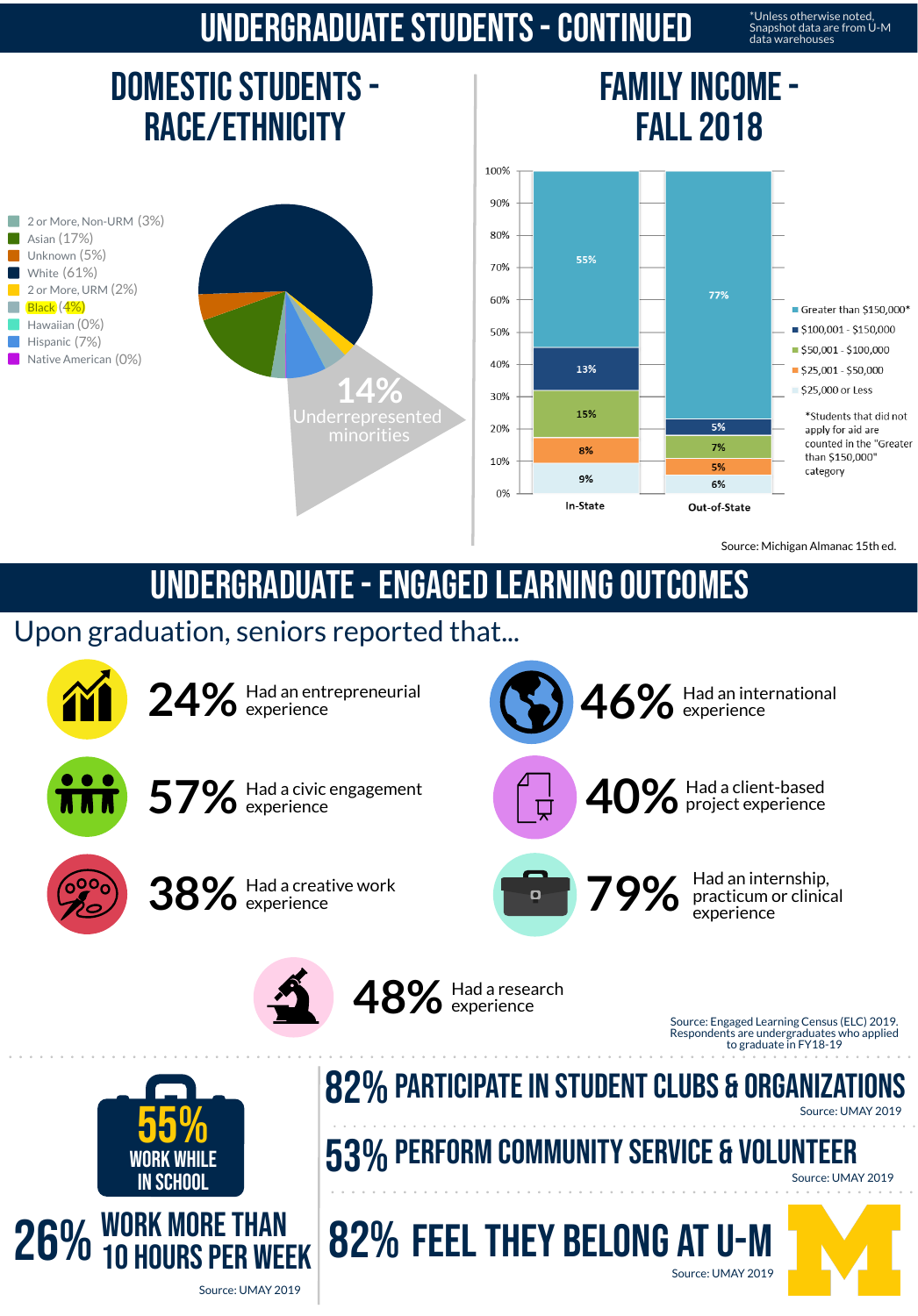### undergraduate-Costs & Affordability

\*Unless otherwise noted, Snapshot data are from U-M data warehouses

# \$311.8 million

**Scholarships and grants awarded to undergraduate students**

### MOST POPULAR DEGREES AMONG 13,360 undergraduate degree recipients



**COMPUTER** science





Source: Michigan Almanac 15thed. Source: Michigan Almanac 15thed. Source: Michigan Almanac 15thed.

## DEGREES CONFERRED AT U-M



# OF 2018-2019 UNDERGRADUATE DEGREE RECIPIENTS HAD NO LOAN DEBT

Source: Michigan Almanac 15th ed.









![](_page_2_Picture_19.jpeg)

![](_page_2_Picture_21.jpeg)